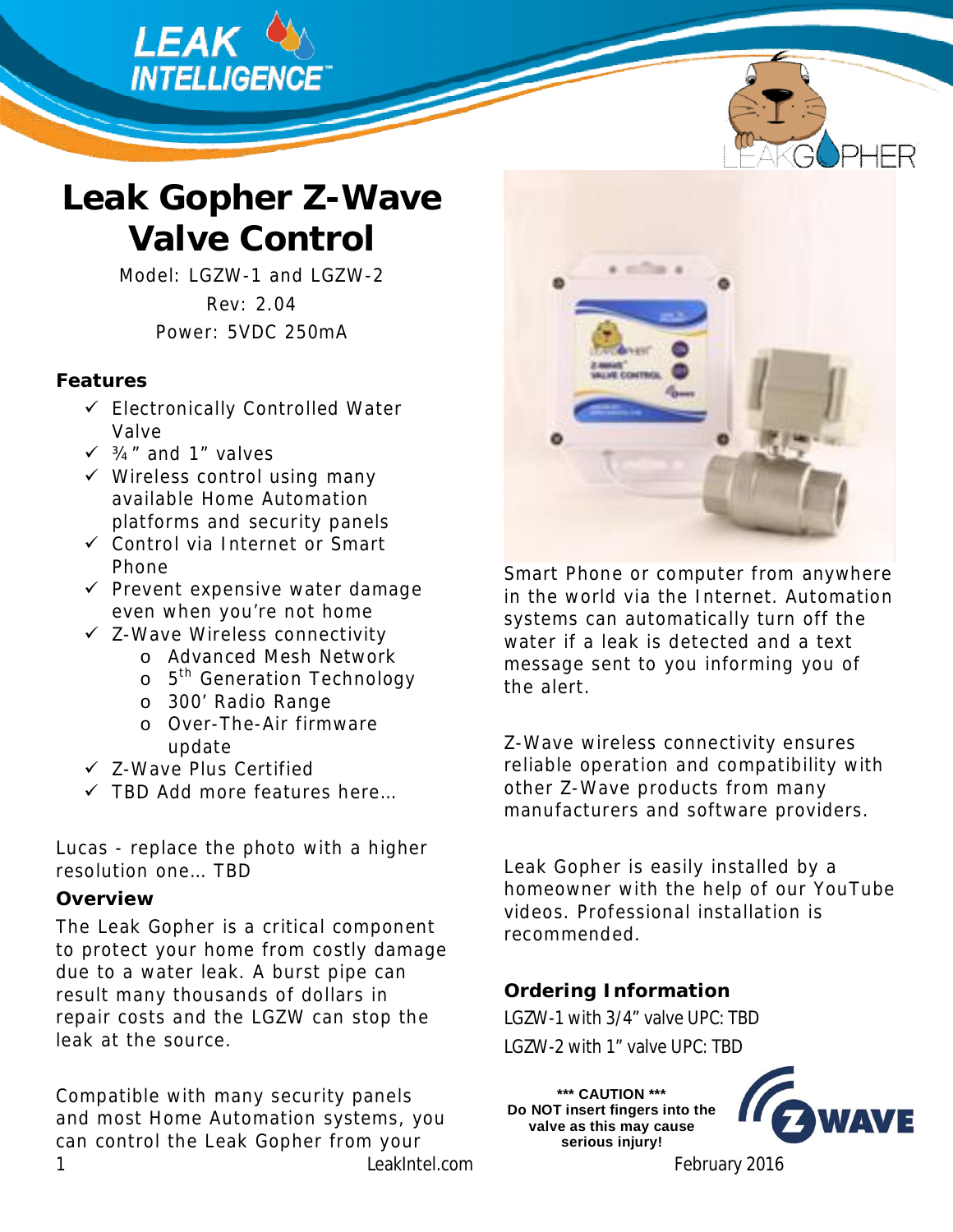



# Table of Contents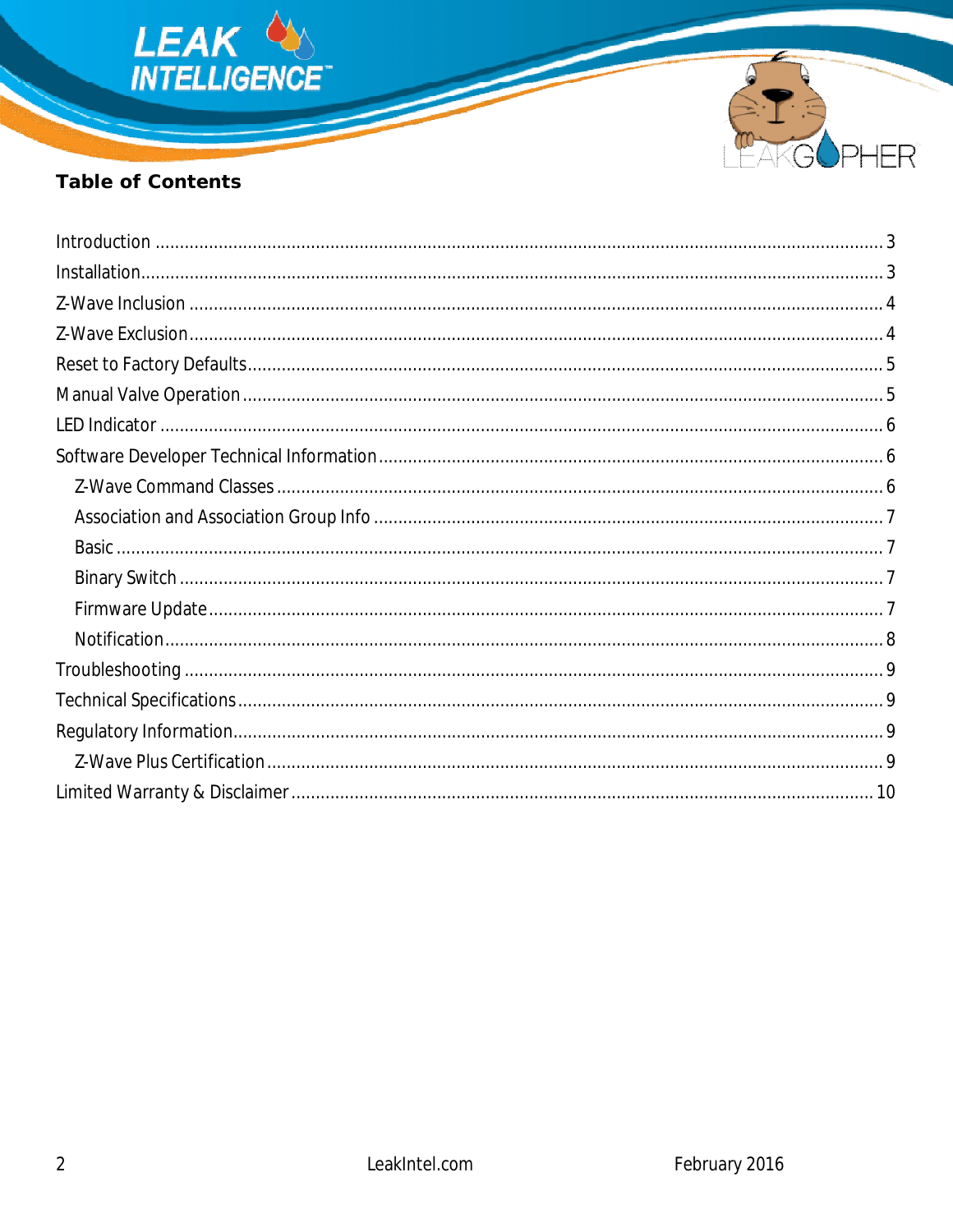



# **Introduction**

The Leak Gopher Z-Wave Valve Control (LGZW-1) works with Z-Wave enabled security alarm systems to protect your home or business from water leaks. The Z-Wave Valve Control is designed to connect to an existing alarm system where water sensors are attached. When the water sensors detect water, the Z-Wave Controller can be programmed to tell the Leak Gopher to automatically turn the water off, protecting your home or business. The Z-Wave Valve Control is Z-Wave Plus certified to support the latest Z-Wave Controller capabilities.

You can also operate the electronic water valve directly using on and off buttons located in the top of the Z-Wave Valve Control.

Z-Wave is a wireless mesh-networking protocol for reliable, intelligent home control of all Z-Wave compatible devices. Z-Wave devices can act as repeaters to create a mesh-network to ensure reliable communication regardless of the manufacturer or type of device. This product can be included and operated in any Z-Wave network with other Z-Wave certified devices from any other manufacturer. Z-Wave devices such as lamp modules, fan controllers, thermostats, dimmer switches and many other types of home control devices are available from a wide range of manufacturers The Z-Wave Alliance (www.z-wavealliance.com) provides a list of manufacturers of Z-Wave compliant devices. Z-Wave was created by Sigma Designs and more details on the technology can be found at www.z-wave.com.

# **Installation**

# **\*\*\* CAUTION \*\*\***

# **Do NOT insert fingers into the valve as this may cause serious injury!**

Watch the Leak Intelligence videos on You Tube for detailed installation instructions. Search for "Leak Gopher" on http://www.youtube.com to find the latest videos.



Locate and install the electronic water valve and connect it to the Leak Gopher using standard telephone wires (4 wire) and connectors.

### **How to install the Leak Gopher Z-Wave Valve Control**

- 1. Determine where you want to mount the Leak Gopher Z-Wave Valve Control and secure it to the wall using the mounting holes located in the top and bottom of the device.
- 2. Plug the 5VDC power adapter (included) into the bottom of the Leak Gopher.
- 3. Install the Electronic Water Valve

# **How to install the Leak Gopher Electronic Water Valve**

The plumbing in every building is different. Determining where to locate the Leak Gopher Electronic Water Valve is an important part of the installation process. While outside the scope of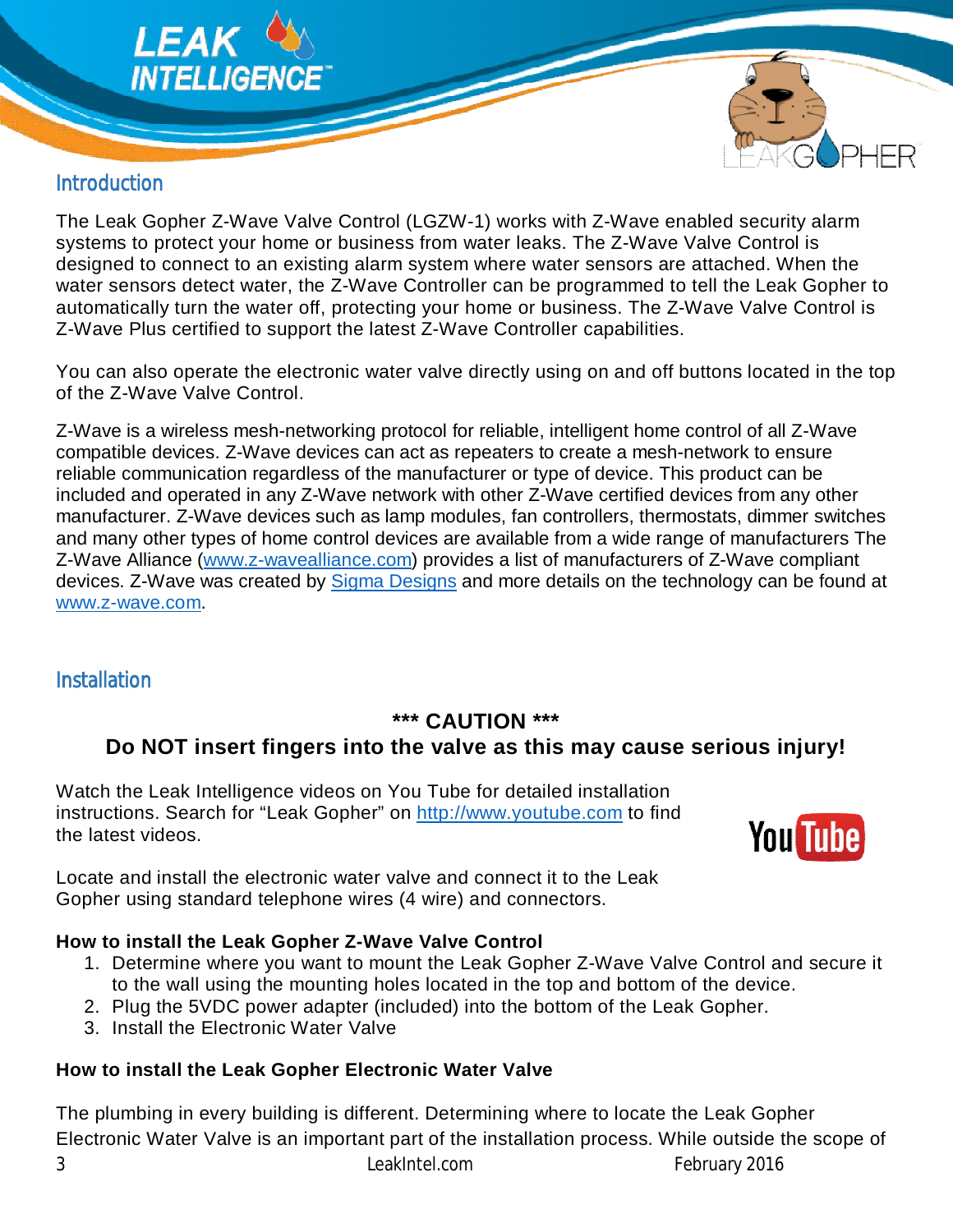



these instructions, the optimum place to locate the valve is where it can turn off all of the water entering the premises to be protected. In a residential setting this is typically on the main water line coming into the house. Variations in plumbing make it impossible to provide detailed installation instructions for your installation. Your situation may require rerouting the water line, or other changes to your plumbing. It is your responsibility to check with your local codes department to determine if a licensed plumber is required to install the Electronic Water Valve.

Depending on your Z-Wave controller, and its capabilities, the Leak Gopher Z-Wave Valve Control can be added to the controller as a Z-Wave device, operated directly from the controller, or incorporated into scenes, etc.

### Z-Wave Inclusion

How to Add the Leak Gopher Z-Wave Valve Control to your Z-Wave Controller

- Plug the wall cube power adapter (included) into the receptacle on the bottom of the Leak Gopher Z-Wave Valve Control marked "5 VDC". Plug the wall cube into a 110 VAC outlet. This provides power to the Leak Gopher Z-Wave Valve Control.
- Configure the Z-Wave Controller to Include/Add a device.
- When the Z-Wave Controller is ready to include/add a device, it will display a message like "waiting to add device". Press Include/Add button on the front of the device.
- The Include/Exclude button is located on the front of the Leak Gopher Z-Wave Valve Control. The button is the Z-Wave logo located under the OFF button. Press the Include/Remove button. Depending on your controller you may have to press the button 3 times.
- The Z-Wave Controller will acknowledge that the Leak Gopher Z-Wave Valve Control had been added to the Z-Wave network.
- Your Leak Gopher Z-Wave Valve Control is ready to use.

# Z-Wave Exclusion

How to Remove the Leak Gopher Z-Wave Valve Control to your Z-Wave Controller

- Plug the wall cube power adapter (included) into the receptacle on the bottom of the Leak Gopher Z-Wave Valve Control marked "5 VDC". Plug the wall cube into a 110 VAC outlet. This provides power to the Leak Gopher Z-Wave Valve Control.
- Configure the Z-Wave Controller to Exclude a device.
- When the Z-Wave Controller is ready to exclude a device, it will display a message like "waiting to exclude device. Press exclude button on the device"
- The Include/Exclude button is located on the front of the Leak Gopher Z-Wave Valve Control. The button is the Z-Wave logo located under the OFF button. Press the Include/Remove button. Depending on your controller you may have to press the button 3 times.
- The Z-Wave Controller will acknowledge that the Leak Gopher Z-Wave Valve Control had been excluded from the Z-Wave network.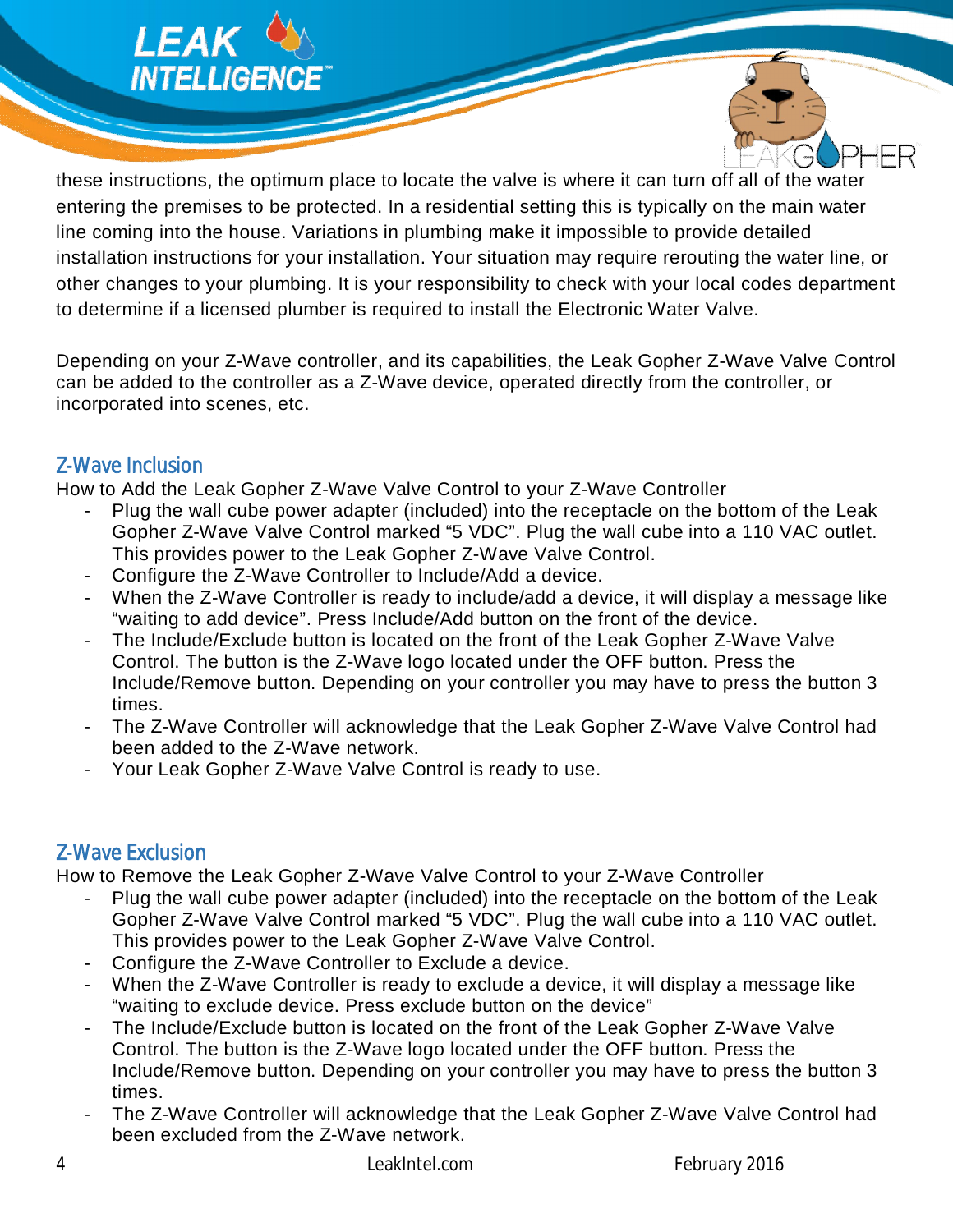

Your Leak Gopher Z-Wave Valve Control is excluded from this controller.

### Reset to Factory Defaults

How to reset the Leak Gopher Z-Wave Valve Control

- If the exclusion process above is not working or the Z-Wave controller LGZW was originally joined to is lost or not available, the following process can be used to factory reset the device to the same state it has when shipped new.
- To reset the Leak Gopher Z-Wave Valve Control Z-Wave radio and routing table, press and hold the Include/Exclude button located on the front of the Leak Gopher Z-Wave Valve Control for 15 seconds.

### Manual Valve Operation

How to turn water on and off manually

- Plug the wall cube power adapter (included) into the receptacle on the bottom of the Leak Gopher Z-Wave Valve Control marked "5 VDC". Plug the wall cube into a 110 VAC outlet. This provides power to the Leak Gopher Z-Wave Valve Control.
- Plug the Leak Gopher electronic ball valve into the RJ-11 (telephone type connector) connector located on the bottom of the Leak Gopher Z-Wave Valve Control.
- Standard telephone wires, extenders, and connectors with RJ-11 connectors can be used to extend the distance between the Leak Gopher Z-Wave Valve Control and the Leak Gopher electronic ball valve up to 30 feet. The maximum recommended distance between the Leak Gopher Z-Wave Valve Control and the Leak Gopher electronic ball valve is 30 feet.
- On front of the Leak Gopher Z-Wave Valve Control there are two buttons.
	- o On
		- Press this button to open the Leak Gopher electronic ball valve turning the flow of water on.

o Off

- Press this button to close the valve turning the water off.
- When the valve has changed state, a Z-Wave command will be sent to the Z-Wave system controller informing it of the change.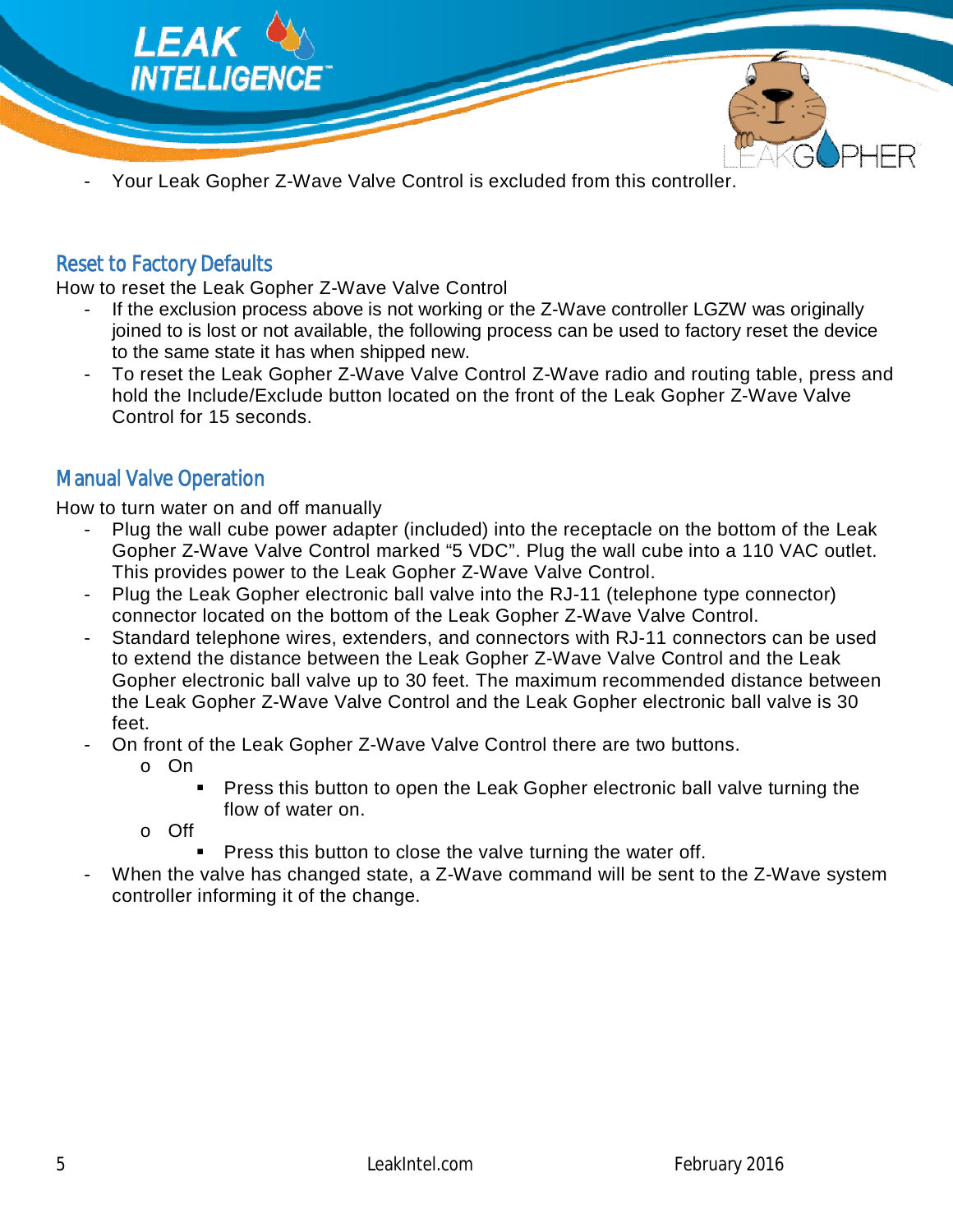



# LED Indicator

The blue LED on the face of the Leak Gopher Z-Wave Valve Control indicates the current mode of the LGZW.

| LED                      | Description                                                                         |
|--------------------------|-------------------------------------------------------------------------------------|
| <b>DARK</b>              | Power is off                                                                        |
| BLINKS slowly 0.5Hz      | Not joined to a Z-Wave network - Press the Z-Wave button to join                    |
| BLINKS quickly 5Hz after | Sent a Z-Wave Node Info and attempting to either Include or Exclude from a Z-Wave   |
| pressing the Z-Wave      | network. Expires after about 10 seconds if not joined                               |
| button                   |                                                                                     |
| <b>WINKS ON</b>          | If the LED is OFF most of the time and briefly "winks" ON every 2 seconds, then the |
|                          | valve is CLOSED and the LGZW is joined to a Z-Wave network                          |
| <b>WINKS OFF</b>         | If the LED is ON most of the time and briefly "winks" OFF every 2 seconds, then the |
|                          | valve is OPEN and the LGZW is joined to a Z-Wave network                            |

### Software Developer Technical Information

This section is intended for home control software developers to support LGZW in their home control software. Users of LGZW do not need this information but it is provided here for serious DIYers who want to understand how the device works under the hood.

All Z-Wave communication uses standard Z-Wave Command Classes. Each command class is fully described in the Z-Wave specification documents available at SigmaDesigns.com. Specific details of how each command class is used by the LGZW are described below.

| Z-Wave Conninguid Classes |                                                                                                                                                                                            |                |
|---------------------------|--------------------------------------------------------------------------------------------------------------------------------------------------------------------------------------------|----------------|
| <b>Command Class</b>      | <b>Purpose</b>                                                                                                                                                                             | <b>Version</b> |
| <b>ZWAVEPLUS INFO</b>     | Provides the Z-Wave Role Type, Node Type and Icon                                                                                                                                          | V2             |
| <b>VERSION</b>            | Provides the firmware version, SDK version and version of each<br>command class                                                                                                            | V <sub>2</sub> |
| MANUFACTURER_SPECIFIC     | Provides the Manufacturer ID, Product ID and Product type ID to<br>uniquely identify the LGZW.                                                                                             | V <sub>2</sub> |
| DEVICE_RESET_LOCALLY      | When the LGZW is reset locally, a notification is sent to the<br>controller to inform that the LGZW has been reset to the factory<br>defaults and is no longer part of the Z-Wave network. | V <sub>1</sub> |
| <b>ASSOCIATION</b>        | Assigns the destination for changes in the state of the valve                                                                                                                              | V <sub>2</sub> |
| ASSOCIATION_GRP_INFO      | Details on the LifeLine association Group                                                                                                                                                  | V1             |
| <b>POWERLEVEL</b>         | Can be used to measure the quality of the radio link                                                                                                                                       | V <sub>1</sub> |
| <b>SWITCH BINARY</b>      | Commands the valve to be on or off and reports status<br>Use this command class to control the valve via Z-Wave.                                                                           | V <sub>1</sub> |
| <b>BASIC</b>              | BASIC commands can also be used to turn the valve on or off and<br>report status                                                                                                           | V <sub>1</sub> |
| NOTIFICATION V4           | Hardware failure of the valve is reported with a System Error<br>notification                                                                                                              | V4             |
| FIRMWARE UPDATE MD        | Firmware in the LGZW can be updated via this class                                                                                                                                         | V <sub>2</sub> |

### Ways Command Cla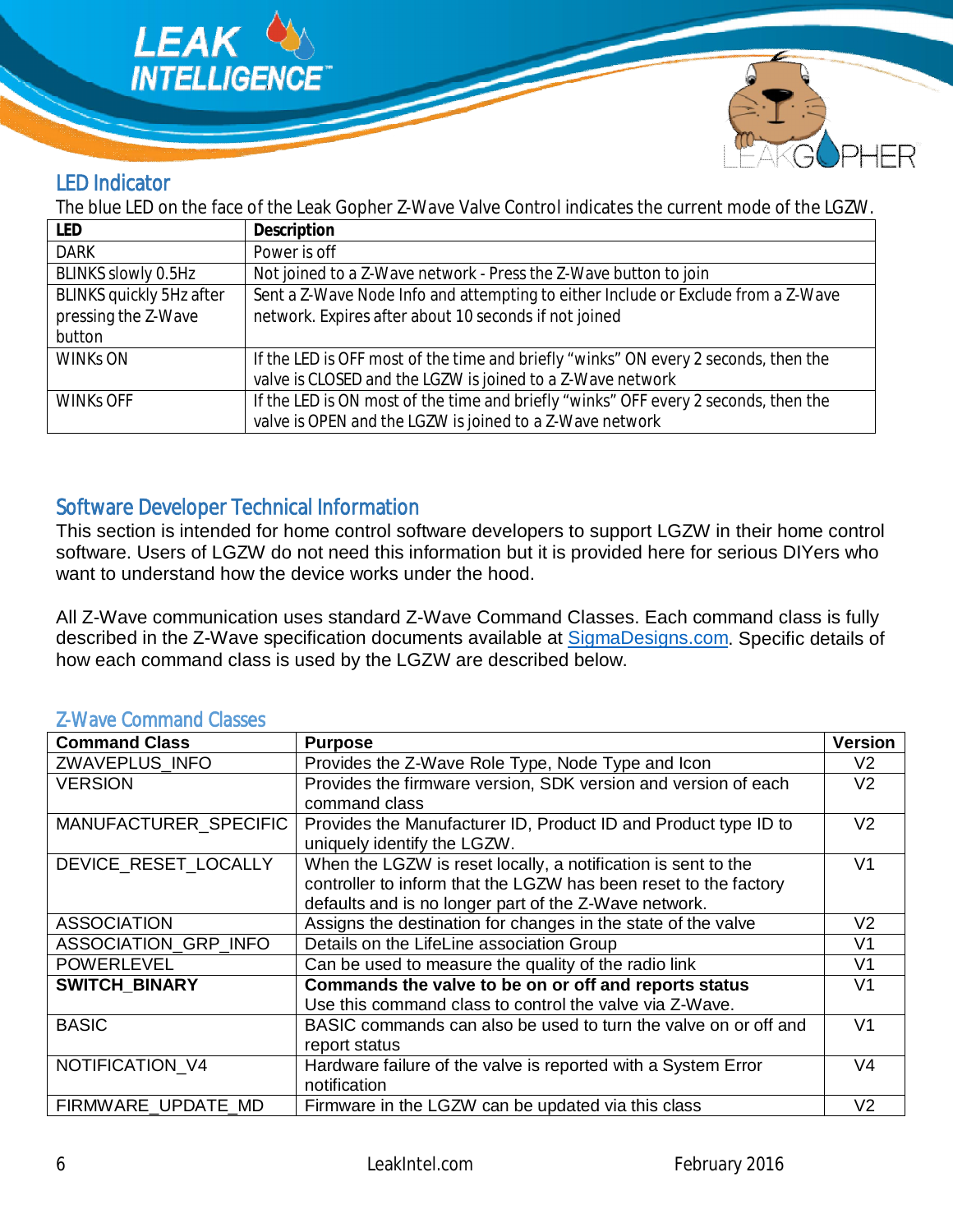

The Z-Wave command class version supported by the firmware in the LGZW can be obtained via the VERSION COMMAND CLASS GET command. Note that the firmware may support a later version than is documented here.

#### Association and Association Group Info

The LGZW has a single Association Group, Group 1 also known as the "Lifeline" group as required for Z-Wave Plus certification. Four (4) NodeIDs can be SET into Group 1. Typically the Z-Wave system controller or Hub will be the most important member of Group 1.

When the ON or OFF buttons are pressed on the LGZW and the state of the valve changes, a SWITCH\_BINARY\_REPORT is sent to each NodeID in Group 1. If a hardware failure is detected due to a broken wire on the valve, a Notification Command Class is sent to each NodeID in Group 1. Thus, it is critical that the Z-Wave system controller configure Association Group 1 with its NodeID when the LGZW is joined to a Z-Wave network.

The Association Group Info command class can be used to obtain the name of group 1 "Lifeline" and other information about the commands that can be received from LGZW.

#### **Basic**

The BASIC command class can be used to turn the valve ON or OFF. A BASIC SET with a Value of 0 will turn the valve off (CLOSED) and value of 1-99 or 0xFF will turn the valve ON (OPEN). Reserved values are ignored. A BASIC GET will return a BASIC REPORT with either 0x00 (CLOSED) or 0xFF(OPEN).

#### Binary Switch

The Binary Switch command class is identical to the Basic command class for the LGZW. A SWITCH\_BINARY\_SET with a value of 0 will turn the valve off (CLOSED) and a value of 1-99 or 0xFF will open the valve. Reserved values are ignored. A SWITCH\_BINARY\_GET will return a SWITCH\_BINARY\_REPORT with the current value of the valve (0x00 or 0xFF). Note that a SWITCH\_BINARY\_REPORT will be sent if the valve is manually operated or fails to change to the desired state. The valve takes several seconds to move to the opposite state. The REPORT is not sent until the valve has stopped moving so there is some delay from the time you press the button until the Z-Wave system controller receives the report.

#### Firmware Update

The LGZW firmware can be updated in the field using the Firmware Update Command Class. Contact Leak Intelligence for the latest Intel Hex file of the Over-The-Air firmware for the LGZW. The Z-Wave system controller must support the Firmware Update command class in order to update the firmware. Refer to the Z-Wave system controller documentation to initiate a firmware update.

It is strongly recommended to bring LGZW within a few feet of the system controller. This ensures reliable radio transfer of the firmware and minimizes the duration of the process. The firmware update takes about five minutes of continuous radio traffic so the update should only be done when the rest of the system is not required to be operational.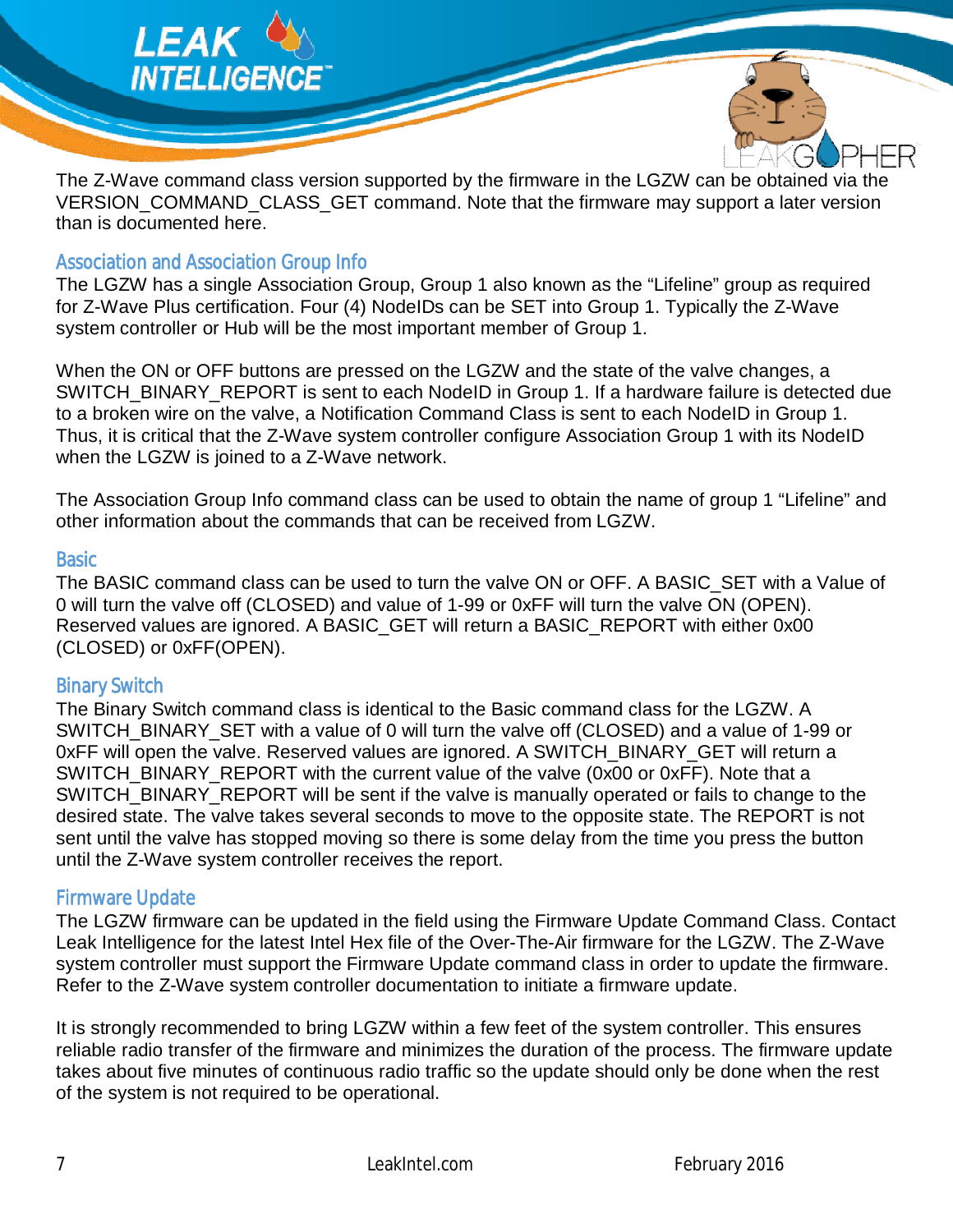



### **Notification**

If a hardware failure is detected a NOTIFICATION\_REPORT with a Notification Type of SYSTEM (0x09) and an Event of 0x03 (Hardware Failure) will be sent to all nodeIDs in Association group 1. The Z-Wave system controller should then inform the user that the valve is offline and needs to be repaired. A NOTIFICATION REPORT with an Event of 0x00 indicates the failure has been fixed and the unit is operating normally. The NOTIFICATION\_REPORT will be repeated once/hour until the failure has been repaired. Note that the failure has to exist for 1 minute before the notification is sent. If the failure is fixed, another NOTIFICATION\_REPORT will be sent with an Event of 0x00 indicating the failure has been fixed. Unplugging the valve will send the notification report of 0x03 in 60 seconds. Plugging it back in will send the notification immediately.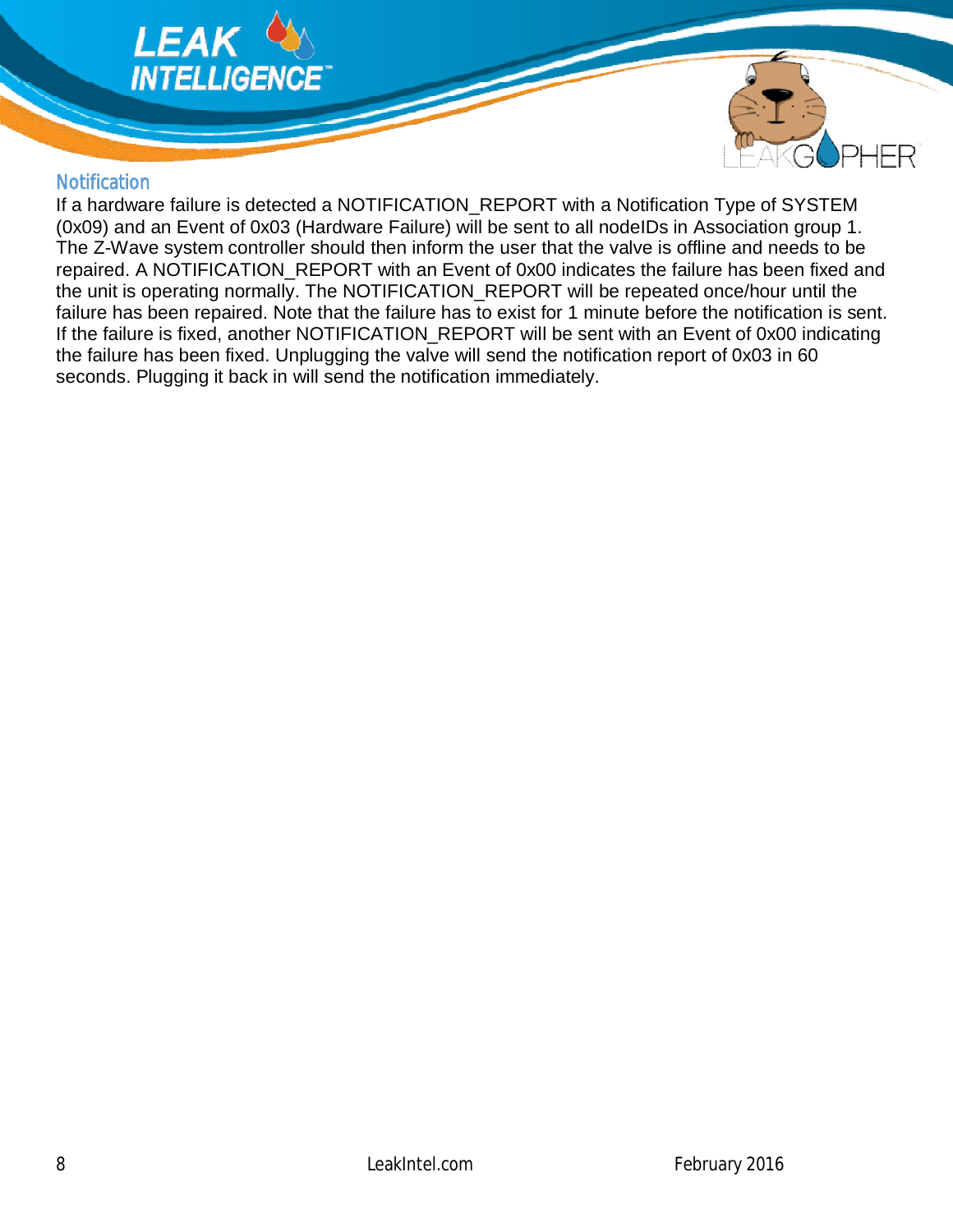



# **Troubleshooting**

| Problem                               | Solution                                                                                                                                                                                                                                                      |
|---------------------------------------|---------------------------------------------------------------------------------------------------------------------------------------------------------------------------------------------------------------------------------------------------------------|
| <b>TBD</b>                            |                                                                                                                                                                                                                                                               |
| Unable to join to a Z-Wave<br>network | Perform a Z-Wave Exclusion on the device first, then try re-including.<br>If that fails, press and hold the Z-Wave button for 30 seconds to do a full<br>Reset to Factory Defaults.<br>Bring the LGZW close to the Z-Wave system controller (3 feet or less). |
| <b>TBD</b>                            |                                                                                                                                                                                                                                                               |
| <b>TBD</b>                            |                                                                                                                                                                                                                                                               |
| <b>TBD</b>                            |                                                                                                                                                                                                                                                               |
| Other sources of technical help       | www.z-wavealliance.org<br>www.z-wave.com                                                                                                                                                                                                                      |

### Technical Specifications

Operating Temperature Range: 5ºC to 80ºC RF Range: 300 feet minimum line of sight RF Data Rate: 9.6Kbps, 40Kbps, 100Kbps RF Frequency: 908/916MHz (US) RF Interface: ZM5202 Power Supply: TBD Dimensions: TBD Weight: TBD

# Regulatory Information

Z-Wave Plus Certification

Certificate number: TBD



This product can be included and operated in any Z-Wave network with other Z-Wave certified devices from other manufacturers and/or other applications. All non-battery operated nodes within the network will act as repeaters regardless of vendor to increase reliability of the network.

Z-Wave is a registered trademark of Sigma Designs and/or its subsidiaries.